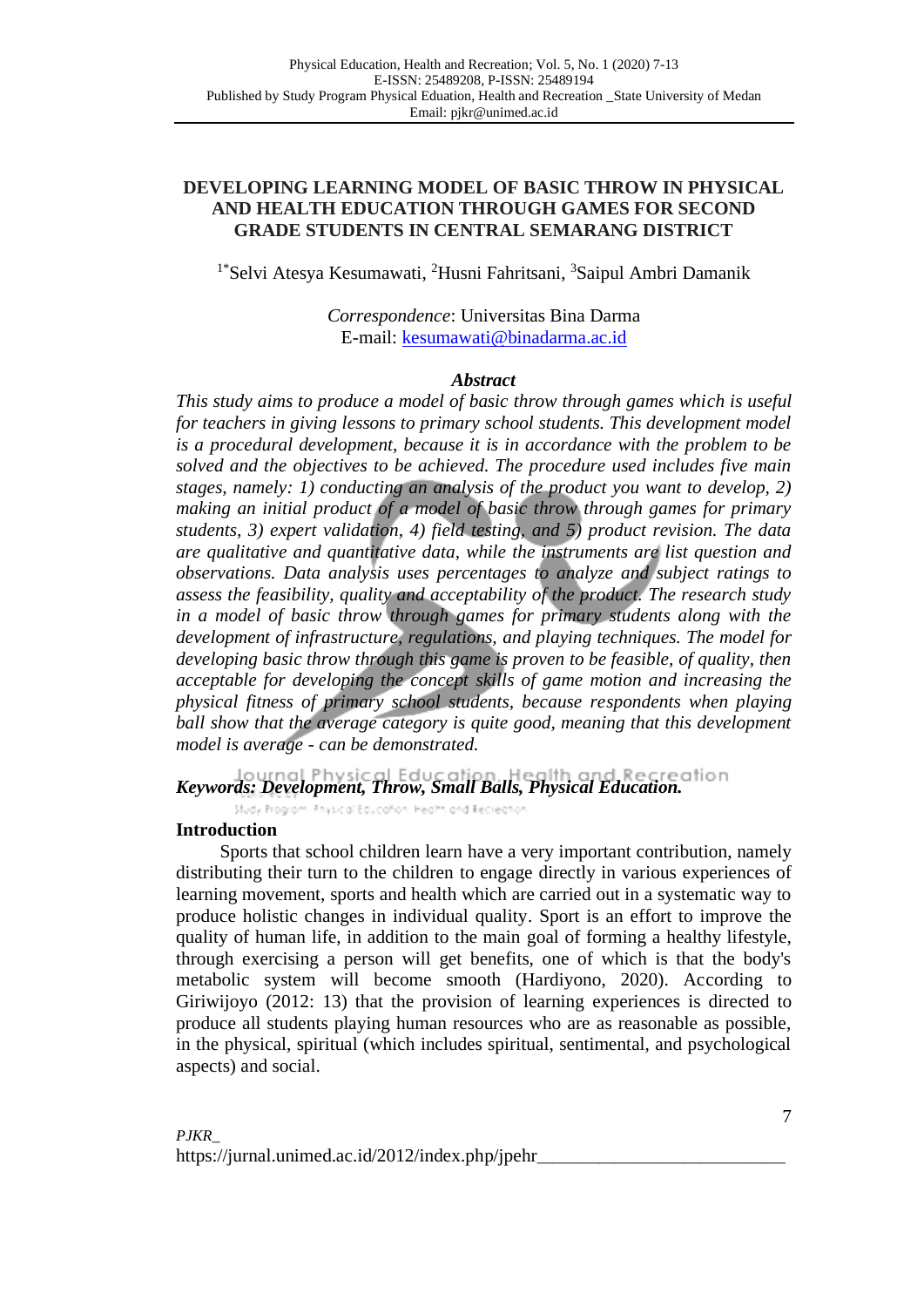Siedentop (2004: x) explained "education through and of physical activities." Games, recreation, skills, sports, competition, then other physical activities describe the material contained in physical education, because they contain the essential quality of education (Depdiknas, 2004: 23). ).

Games represent a framework for social activity at best during childhood. Desmita (2005: 141) stated that children's portion games are fun activity materials which are carried out solely to satisfy children's activeness, but rather pocket objects that result from the activities contained. A variety of movement skills that include movement exploration and problem solving must be practiced in advance to play games which require certain movements. Games for children must be seen as a means of bouncing and applying certain movement patterns.

Competency standards for second grade students of primary school, namely: engineering basic movement of throw and securing objects of various sizes in elementary play, cooperation, tolerance, sportsmanship and consequence. That the modification of the basic movement of throw through games needs to be done for second grade students who are adjusted to their characteristics so as to achieve effective learning. The development of the physical education learning model describes efforts to solve the problem of fixing the facilities and infrastructure for learning activities in schools. Through games, it is hoped that you can increase the basic movement of throw according to the physical characteristics of second graders, because by stimulating motor development, children can grow and develop optimally.

Pangrazi (2004: 4) stated that it is a comprehensive fraction of the complete method in education that offers development assistance and total increase of students, especially movement activities. Without physical education, the mobile learning system in schools will be lame. The three most important things of physical education, namely increasing the fitness of students, extending the mastery of rich physical dexterity, increasing students' understanding of basic movements and also how to apply them seriously. Fitness and health can be achieved with a conceptual, structured and persistent physical education calendar.

Lutan (2001: 21) stated that basic movement abilities can be used in various games, sports, and physical activities that take place at any time. When sharing understanding, the teacher must master the talents, interests and uniqueness of the child, and have the capacity to be the closest mentor in order to deepen and live their aspirations. The specification of children is that they like to play, animals, get used to and learn, as well as traditional games (Artantri, 2005: 8).

Playing as a supplier of energy that is too much if it continues to be embedded can trigger tension in children, anxiety and easily discouraged. The game plays an important role in developing and enhancing various basic movement abilities, if the appropriate game is played into the movement development agenda. Games are often given to children to optimize fun or strengthen certain skills. The game holds real values, so it must be controlled from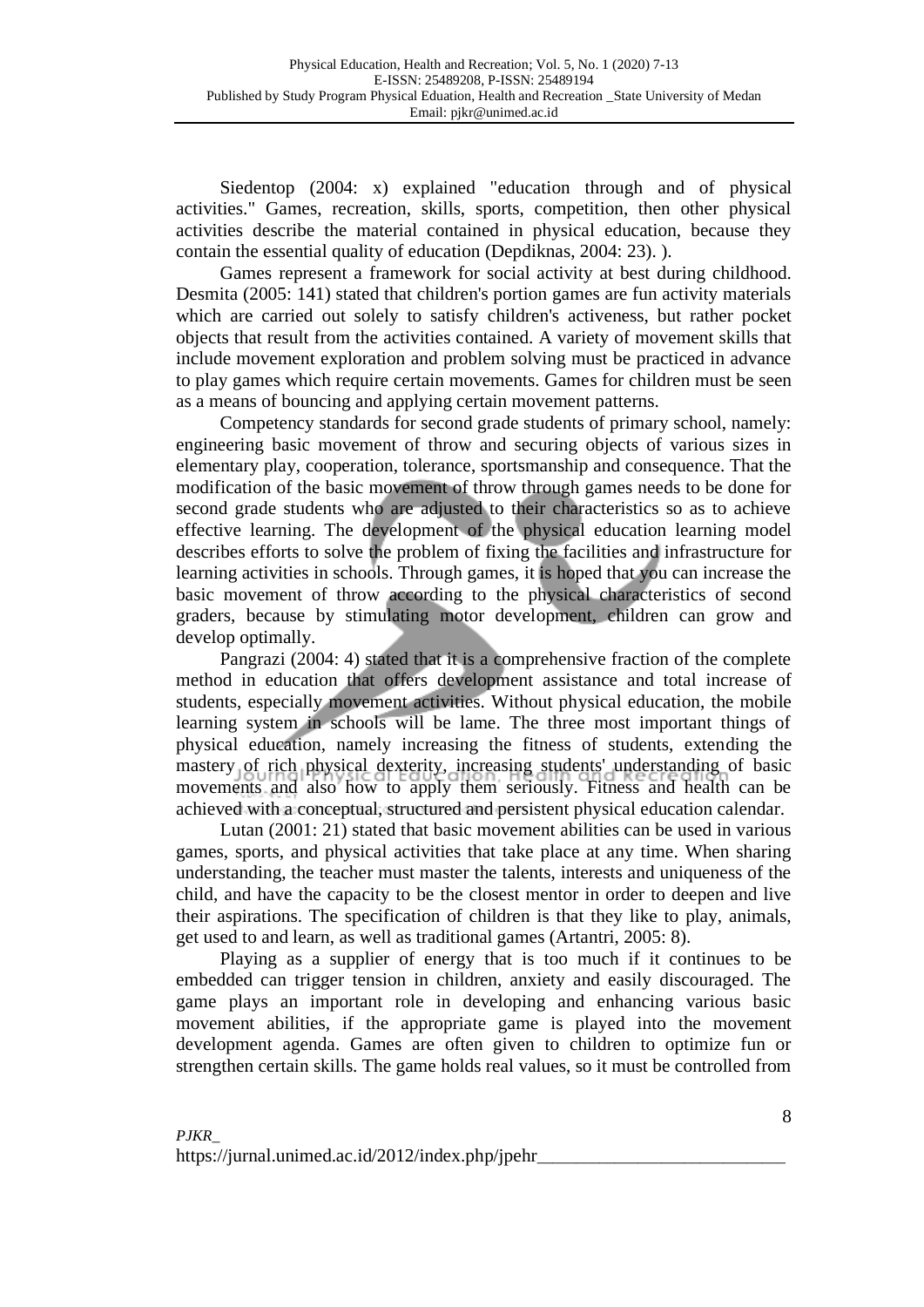a developmental perspective. Therefore, games should be selected and applied to certain abilities such as locomotor, non-locomotor and manipulative movement.

Yoyo Bahagia, et al (2000: 94) stated, "the basic movement characteristics of throw are basically similar to throw movements in other sports. Throw is, in principle, the skill of moving an object through the air by using the hand. The movement of throw mainly involves the muscles of the hands and shoulders. Forces like the hand muscles, the shoulder muscles are structured to enhance the experience of movement". This is in line with what Hardiyono et al. (2019) stated that muscle strength is the most basic and very important component in basic movement, considering that strength is the driving force for any physical activity that plays a role in preventing injury and becomes a basic component of other physical components. This muscle strength is needed in performing movements such as; pulling, throwing, resisting, pushing and lifting.

The meaning stated in the term Physical Education and Health is not only physical education but broader involvement of educational goals as a mean and participation regarding individual life. Therefore, the physical education teacher must try to teach the game of throw about technique skills of it and at the same time teach how to apply it in real game situations. The relevant learning approach is a strategic approach. An approach like this invites student to separate strategic problems in the game. This problem actually coincides with the application of technical competence in certain game conditions. "The curriculum is set to create national education by describing the stages of development for students and their suitability with the environment, the interests of national development, the increase in science, technology, and arts according to the type and level of each educational unit" (Oemar Hamalik, 2005: 18)

## **Method**

The research method of the study is quantitative descriptive as it describes things sistematically and accurately (Sugiyono, 2012). The intended abilities are the learning outcomes and students' attitudes towards hang style long jump learning after implementing problem-based learning approach.

This research was conducted at SMK N 1 Cangkringan, Sleman. The research subjects were class X students majoring in ATR 1 and TKRO 1 in the academic year of 2019/2020. The data collection instruments used were a learning outcome test and an attitude questionnaire towards physical education learning. The test questions consisted of ten multiple choices and three essays. Furthermore, the attitude questionnaire towards physical education learning consisted of 30 statement items measuring the cognitive, affective, and active dimensions. In addition to the two instruments, the learning implementation observation sheet instrument was also used to ensure that the problem-based learning approach could be applied with a minimum category well during each meeting in the two subject classes.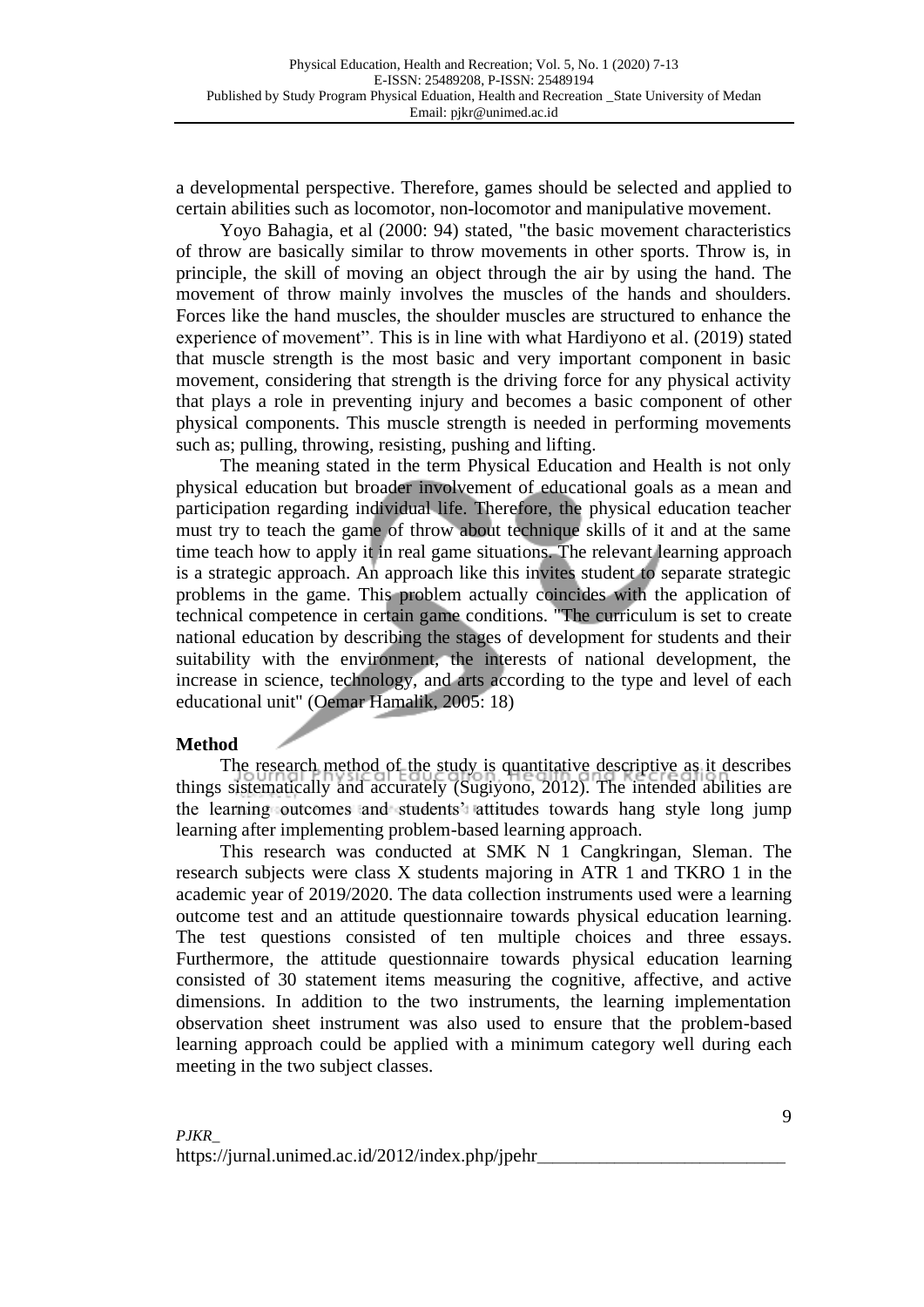The learning outcome test was analyzed by determining the percentage of minimum score achievement. The attitude questionnaire towards physical education learning was analyzed descriptively by determining the total score of each student. Then, the scores were converted into 5 categories, namely Very High, High, Fair, Low, and Very Low.

The effectiveness of physical education learning material hang style long jump using a problem-based learning approach was seen from the following two points. 1) Minimum 75% of the students reached the minimum completeness criteria for the basic competency test scores, and 2) minimum 80% of the students reached the high minimum category for attitudes (Kemp, 1994: 289).

### **Research Methods**

Research and development can be said to be research-based development, which describes a research model which is currently increasing its role in the division of useful problems in research, especially educational research and learning. Borg & Gall in Samsudi (2004: 4) research and development is a meaningful procedure to grow or validate the products needed in education. Furthermore, it is explained that the research and development policy consist of two main objectives, namely: (1) developing the product and (2) assessing the success of the product in achieving the goal. Wasis D (2004: 6) in every development should be able to determine and make correct decisions for his research based on conditions and obstacles in the field.

The test subjects are the target users of the creation, namely second grade primary school students, primary schools located in Central Semarang District, Semarang City (SDN Kembangsari 02, SDN Pendrikan Lor 03, SDN Miroto 01- 02, SDN Bangunharjo 01-02, SDN Sekayu , SD NU Pungkuran, SD Muhammadiyah 13, SD Masehi Poncol, SD Al Ma'had Islam).

Suharsimi Arikunto (2006: 149) said that an instrument is a tool when researching by utilizing structured material. The statistics used in this study are qualitative and quantitative data. Qualitative materials were obtained from the results of questions and answers in the form of criticism, input from physical education experts and sources in verbal or written words such as instructions for product perfection. Meanwhile, the quantitative data were obtained by quoting the results of the lower grade students' throws regarding the effect of using the product.

In this development research, data analysis techniques are needed, namely using descriptive analysis techniques in the form of percentages. Then the suggestions and reasons are determined with the answers analyzed using qualitative analysis techniques. In the percentage data, the formula from Sukirman (2004: 879) is accepted.

## **Results And Discussion**

*PJKR\_* https://jurnal.unimed.ac.id/2012/index.php/jpehr\_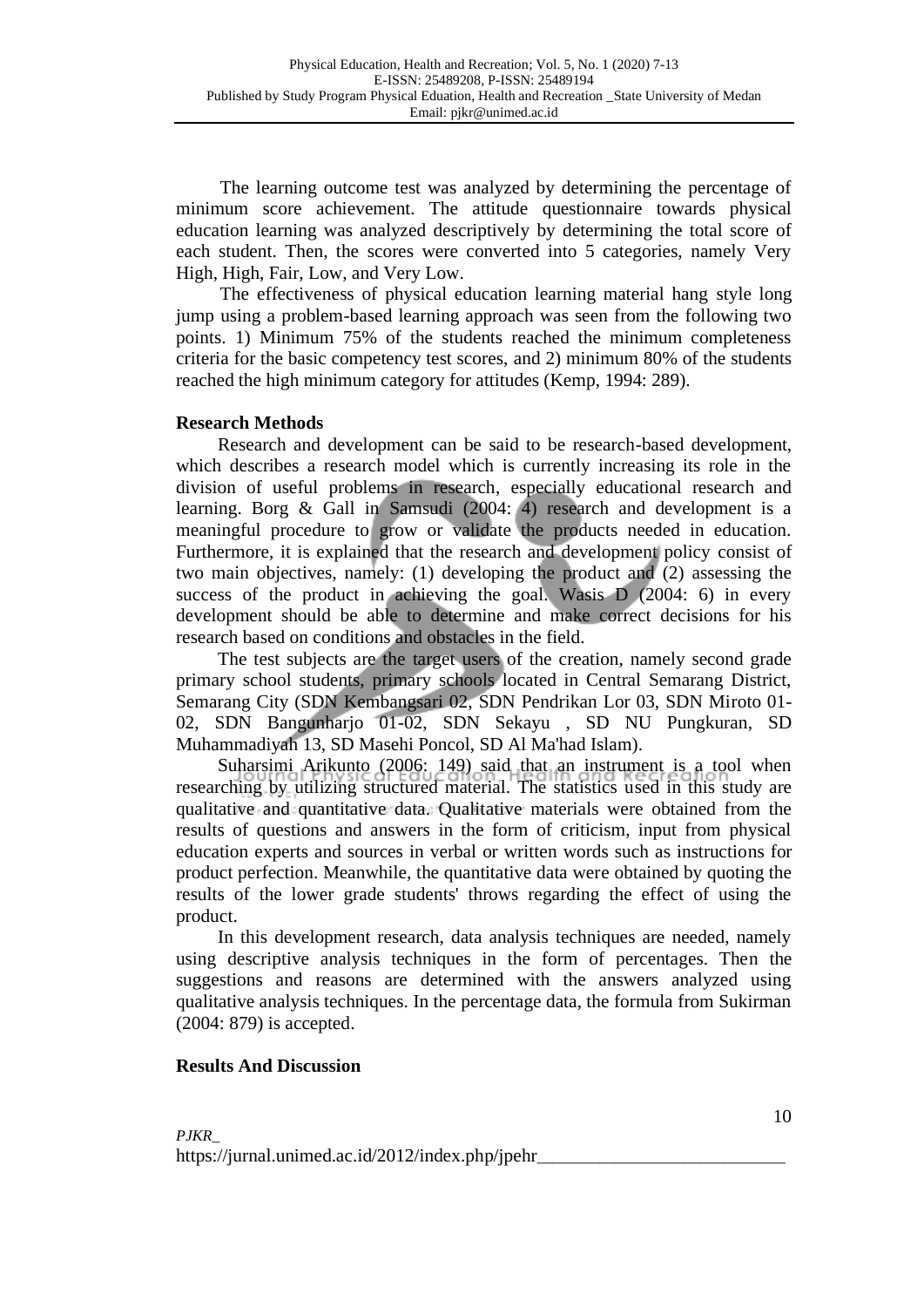(1) analysis of the objectives and characteristics of the basic throw through games for primary school students, (2) individual elaboration of primary school students, (3) examining the literature on the basis of making / describing modification of the basic throw through play, (4) determining the principlesprinciples for the development model of the basic throw modification through play, (5) enforcing the objectives, content, and implementation of learning, (6) steps to calculate learning outcomes, and (7) accumulating initial results in the form of modification of the basic movement material for throwing through small ball games.

The initial product of the modification model of the basic throw through appropriate games for students before being tested during the small group test must be validated by experts with the point of view of this research. To validate the product to be realized, researchers included experts who were centered on primary physical education lecturers and teachers.

Based on the calculation of the questionnaire carried out by each expert and physical education teacher, it got an average of 3.4 (three point four) or more people who judge it is in the feasible category for use, so the conclusion is that the modification of the basic throw learning material by using a small ball at students can be utilized during small-scale trials.

After the small-scale trial of development model of basic throw through the game was validated by experts and physical education teachers and it was determined that there was an improvement, then the product was applied to second grade primary school students. The trials were carried out on students of SD Tunas Harum Bangsa, SD Al Ma'had and SD Masehi Poncol. This experiment intended to identify various problems such as shortcomings, difficulties, and ineffectiveness so that they can be used by students.

The development model of basic movement learning of throwing through games has been tested on a small scale and has been reviewed, the next step was to carry out large-scale trials. Large-scale trials were carried out in 7 elementary schools, namely: SDN Pendrikan Lor 03, SD NU Pungkuran, SD Muhammadiyah 13, SDN Bangunharjo 01, SDN Miroto, SDN Sekayu, SDN Kembangsari 02. The number of subjects required in the large-scale trial was 196 for second grade students.

Content validity is the suitability of the measuring instrument with the overall content of knowledge and skills learned by students (Adang Suherman, 2004: 37). Of the 30 items tested were applied to 196 students / respondents, the results of the analysis of the validity and reliability with the SPSS 20 program were declared valid and reliable. Items were declared valid because r count> r table  $(0.181-0.961>0.148)$  and the reliability level of Cronbach's apha was 0.963.

The distribution of the psychomotor, cognitive and affective aspects can be formulated, namely: (1) the psychomotor aspects of 196 children are quite good, with an average percentage of 50%. (2) for the cognitive aspects of 196 children, it was classified as good, with an average percentage of 56%. (3) for the affective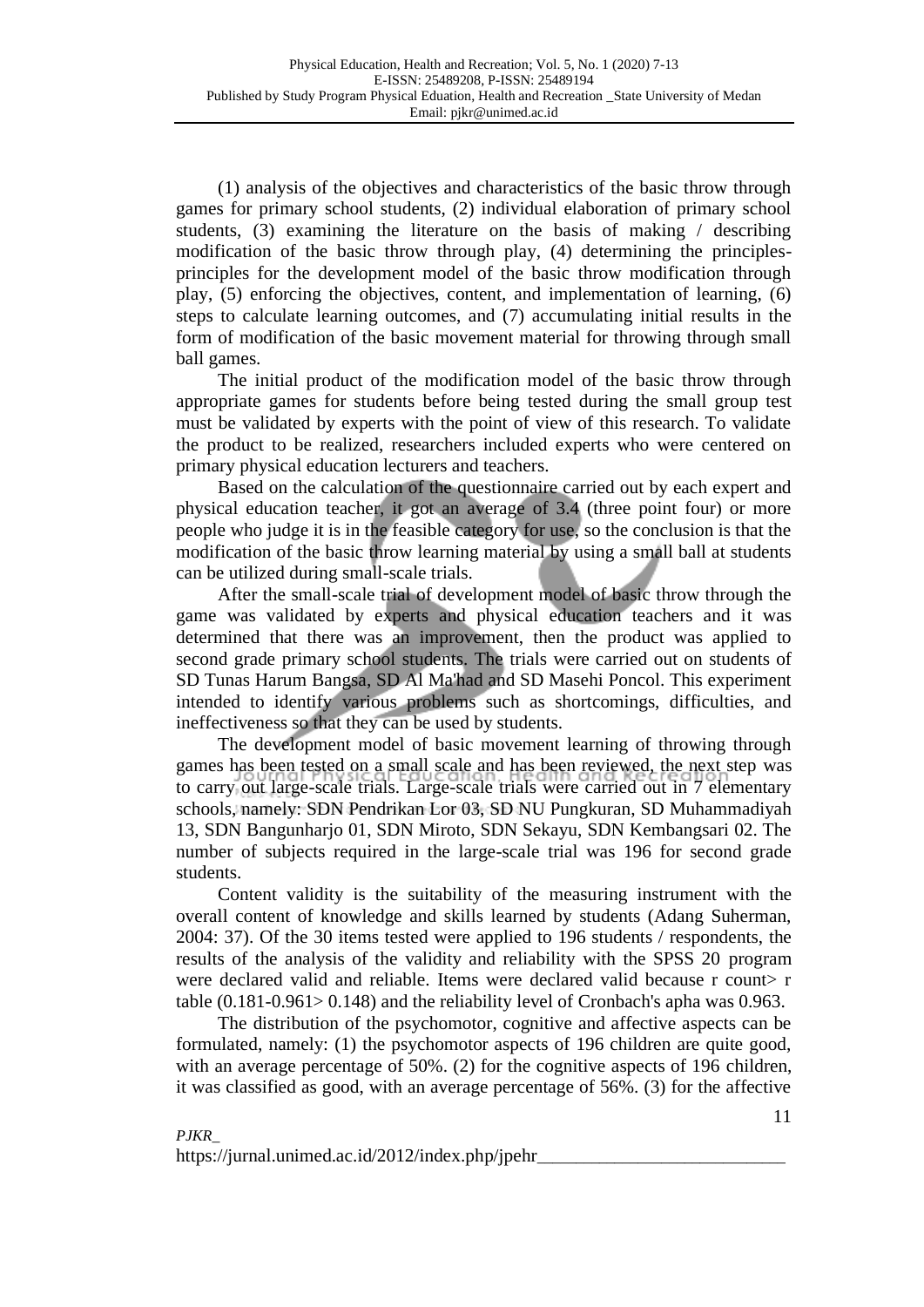aspect of 196 children, it was classified as good, with an average percentage of 57%.

The product obtained was in the form of a small ball game which combined all the basic movement learning materials for throwing through small ball games. Evidenced by the use of basic throw techniques through small ball games, the content of learning includes: basic throw techniques over the shoulder, basic throw techniques on the side of the body, basic throw techniques from below.

In learning, the basic movements of throwing through games, it could be a solution for the unavailability of facilities and infrastructure in schools, especially ball facilities and narrow field infrastructure. The use of a ball which is multifunctional and a field which is easily adjusted, the standard of the field, and the shape of the field could be used to create a way out to handle the basic movement learning facilities and infrastructure for throwing through small ball games.

The increase in throw skills was influenced in part by: (1) the composition and parameters of each from 3 patterned posts, making students continue to be active and feel challenged to continue throw movement. (2) the field was easy to use in all existing school conditions and the composition of the students' physical capacity made it easier for students to play. (3) the uniqueness of the ball which was small, soft and comfortable to be held by the students would please the students to throw so that the students were always active. (4) by applying the circuit model from post by post, each student could try to throw with a variety of throw movements so that it enriched the basic movement of students' throw. (5) if students' preferences increase, the students were more enthusiastic about this game so that the students' basic throw skills would also improve.

## **Conclusion**

Based on the data obtained and the assessment of research results, conclusions can be drawn al Education, Health and Recreation

- 1) This research produced a small ball game with modifications to: the size of the tool, the size of the participating players, the duration and the principle, so that it can be played even with limited facilities and infrastructure.
- 2) The model of modifying basic movement of throw through small ball games can be a solution for the teacher in providing variations in learning small ball games.

The model of modifying the basic movement of throw through small ball games can increase students' insight in terms of knowledge of small ball games. Then, it can develop the concept of movement to improve physical fitness.

### **References**

Artantri, Maya (2005) Pengaruh Media Gambar Binatang terhadap Kreatifitas Siswa Kelas II pada Pengajaran Seni Tari di SD Negeri Angkasa IV